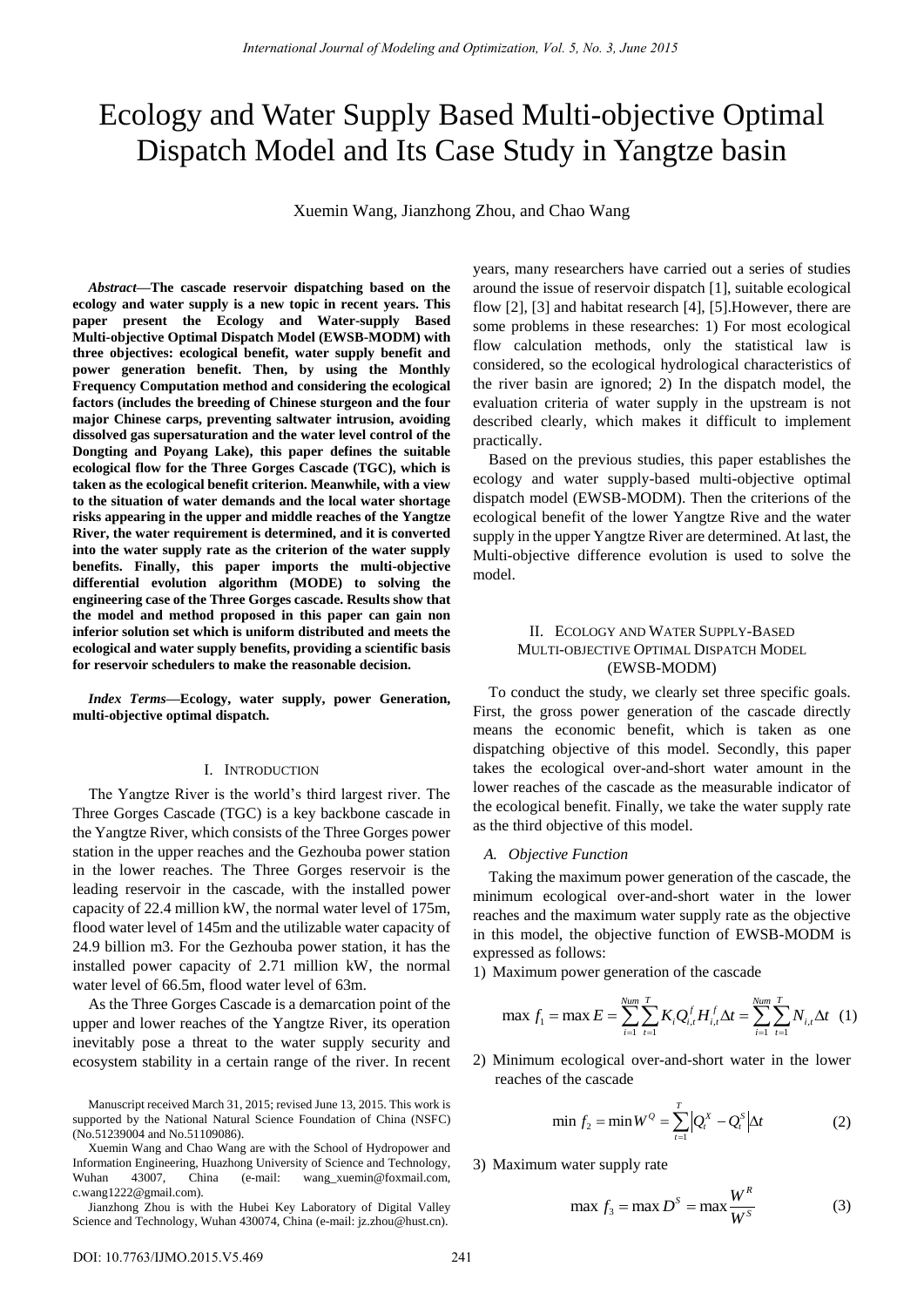where *E* is the power generation of the cascade; *Num*is the total number of power stations in the cascade; *T* is the length of dispatch time;  $K_i$  is the output factor of the *i*-th station;  $Q_{i,t}^f$  is the generation discharge of the *i*-th station at the *t*-th period;  $H_{i,t}^f$  is the water head;  $N_{i,t}$  is the output;  $\Delta t$  is the length of a single period;  $W^{\mathcal{Q}}$  is the amount of the ecological over-and-short water;  $D<sup>S</sup>$  is the water supply rate;  $W<sup>R</sup>$  is the amount of water demands in the upper reaches;  $W^S$  is the actual supplied water;  $Q_t^X$  is the outflow of the cascade;  $Q_t^S$ is the suitable ecological flow of the downstream river.



### *B. Model constraint*

The dispatch constraints of the cascade hydropower stations mainly includes water level constraints, water balance constraints, power output constraints and discharged flow constraints.

1) Water level constraints

$$
Z_{i,t}^{\min} \le Z_{i,t} \le Z_{i,t}^{\max} \tag{4}
$$

where  $Z_{i,t}$  is the water level of the *i*-th power station at the *t*-th period;  $Z_{i,t}^{\min}$  and  $Z_{i,t}^{\max}$  respectively stand for the upper limit and lower limit of water level.

2) Power output constraints

$$
N_{i,t}^{\min} \le N_{i,t} \le N_{i,t}^{\max} \tag{5}
$$

where  $N_{i,t}$  is the power output of the *i*-th power station during the *t*-th period;  $N_{i,t}^{\min}$  and  $N_{i,t}^{\max}$  respectively stand for the upper limit and lower limit of power output. 3) Flow constraint

$$
Q_{i,t}^{\min} \leq Q_{i,t}^X \leq Q_{i,t}^{\max} \tag{6}
$$

where  $Q_{i,t}^{\min}$  is the discharge of the *i*-th power station during the *t*-th period;  $Q_{i,t}^{\min}$  and  $Q_{i,t}^{\max}$  respectively stand for the upper limit and lower limit of outflow.

4) Water balance constraints

$$
V_{i,t+1} = V_{i,t} + (I_{i,t} - Q_{i,t}^{X}) \times \Delta t
$$
 (7)

$$
I_{G,t} = Q_{S,t-\tau}^X + q_t \tag{8}
$$

where  $V_{i,t}$  is the capacity of the *i*-th power station of the *t*-th period;  $I_{i,t}$  is the inflow of the *i*-th power station;  $\tau$  is the flow time;  $I_{G,t}$  is the inflow of the power station in the lower reaches;  $Q_{s,t-\tau}^{X}$  is the discharge flow of the power station in the upper reaches of the  $(t - \tau)$ -*th* period;  $q_t$  is the inflow of the river between these two power stations.

## III. ECOLOGICAL BENEFIT EVALUATION CRITERION

The study object of this paper is the Three Gorges Cascade (TGC). The suitable ecological flow is defined by the Monthly frequency computation method (MFCM) and the ecological factors in the downstream.

## *A. Monthly Frequency Computation Method (MFCM)*

The MFCM is to calculate a suitable ecological flow [\[2\]](#page-4-1). Each year is divided into abundant period, normal period and dry period according to historical runoff. Then the suitable ecological flow for each month is determined by the assurance rates of each period, and the same period possesses the same water assurance rate. For Yangtze River, the dry period includes January-April, the normal period includes May and October-December, the abundant period includes June-September. Then the frequency for each month (frequency of dry period 10%, normal period 50% and abundant period 90%) is adopted. The statistic results of MFCM are shown in Table I.

#### *B. Ecological Factors*

This paper selects some key ecological factors in the downstream of Yangtze River, as shown in Fig. 1, some of the information refers to [\[6\]](#page-4-5).

- 1) Chinese sturgeon is the national first-grade endangered protection animal. The breeding season includes October and November, and the outflow of the TGC is required to be 12000 m3/s.
- 2) The four major Chinese carps are important economic species. The breeding season is from April to July, and the outflow is required to be  $11000 \text{ m}^3/\text{s}$ .
- 3) Saltwater intrusion. The saltwater intrusion refers that the high salinity water of the ocean pushes upstream along the estuary with the rising tide. During the period of reducing salinity at the estuary, the outflow is required to be 5500 m3/s from December to April of the next year, but 10500 m3/s in October and 7500 m<sup>3</sup>/s in November.
- 4) Saturation of the dissolved gas. When large water flow discharges through the dam's outlet, the dissolved gas in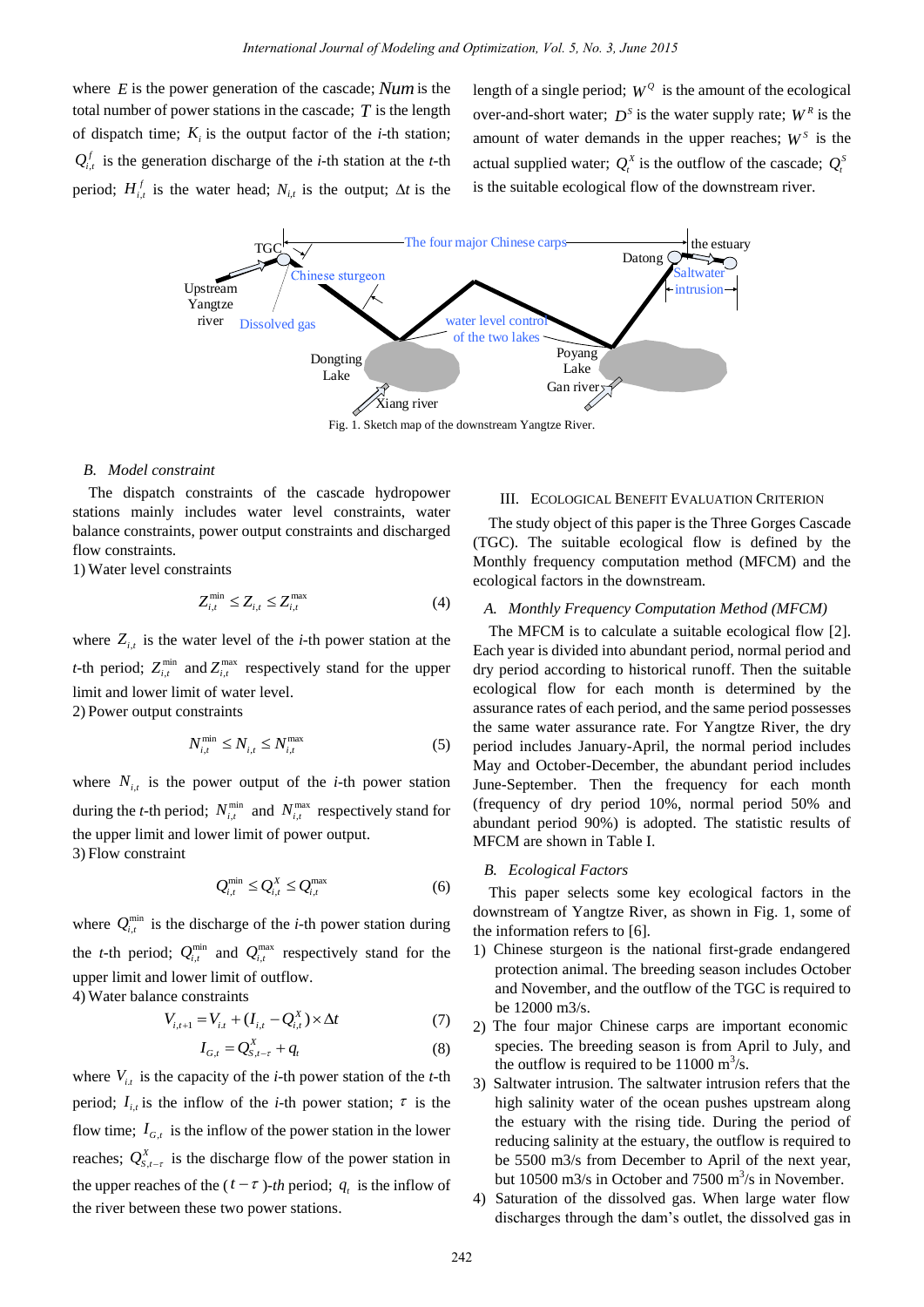the water downstream increases sharply so that the fish reproduction is influenced. It is required that the discharged flow should be less than  $30000 \text{ m}^3/\text{s}$ .

5) Ecological water level control of the two lakes. The Dongting Lake and Poyang Lake are the habitats for precious fish and migratory birds, the lowest water level of the lakes are limited. It requires that the outflow is larger than  $5500 \text{ m}^3\text{/s.}$ 

On the basis of comprehensively considering the water demands of the above typical ecological elements, we define the suitable ecological flow of the TGC as shown in Table I.

| TABLE I: THE SUITABLE ECOLOGICAL FLOW OF THE TGC (M <sup>3</sup> /S) |         |      |      |                |       |       |       |       |       |       |       |      |
|----------------------------------------------------------------------|---------|------|------|----------------|-------|-------|-------|-------|-------|-------|-------|------|
| month                                                                |         | 2    | 3    | $\overline{4}$ |       | 6     |       | 8     | 9     | 10    | 11    | 12   |
| <b>MFCM</b>                                                          | 4989    | 4548 | 5458 | 8613           | 11884 | 13570 | 22240 | 19845 | 18143 | 19593 | 10382 | 5970 |
| reduce salinity                                                      | 5500    | 5500 | 5500 | 5500           |       |       |       |       |       | 10500 | 7500  | 5500 |
| Chinese sturgeon                                                     |         |      |      |                |       |       |       |       |       | 12000 | 12000 |      |
| The Four Major Carps                                                 |         |      |      | 11000          | 11000 | 11000 | 11000 |       |       |       |       |      |
| Dissolved gas                                                        | < 30000 |      |      |                |       |       |       |       |       |       |       |      |
| The Two Lakes                                                        | > 5500  |      |      |                |       |       |       |       |       |       |       |      |
| Composite results                                                    | 5500    | 5500 | 5500 | 11000          | 11884 | 13570 | 22240 | 19845 | 18143 | 19593 | 12000 | 5970 |

| TABLE II: WATER DEMAND OF EACH MONTH IN 2020 |         |         |         |         |         |         |  |  |  |  |
|----------------------------------------------|---------|---------|---------|---------|---------|---------|--|--|--|--|
| Month                                        |         |         |         |         |         |         |  |  |  |  |
| Total water demand $(10^6 \text{ m}^3)$      | 2994.04 | 2990.88 | 3713.48 | 3643.27 | 6381.12 | 6833.39 |  |  |  |  |
| Flow of the water demanded $(m^3/s)$         | 1117.85 | 1193.68 | 1386.46 | 1405.58 | 2382.44 | 2636.34 |  |  |  |  |
| Month                                        |         | 8       |         | 10      |         | 12      |  |  |  |  |
| Total water demand $(10^6 \text{ m}^3)$      | 8814.66 | 8146.31 | 4627.24 | 4309.39 | 3033.06 | 2860.30 |  |  |  |  |
| Flow of the water demanded $(m^3/s)$         | 3291.02 | 3041.49 | 1785.2  | 1608.94 | 1170.16 | 1067.91 |  |  |  |  |



Fig. 2. Flow chart of multi-objective difference algorithm.

#### IV. EVALUATION CRITERIA OF WATER SUPPLY BENEFITS

As the upper Yangtze River basin is an important zone in China's economic development, the adequate water supply is required. According to the statistical result of the Yangtze Water Resources Commission (the management organization of the Yangtze River), the water demand in the upper reaches in the year 2020 will increase by 16% comparing with the year 2010. The water demands in 2020 are shown in Table 2.

In order to reflect the water supply benefits, this paper adopts the water supply rate to evaluate the water supply benefit (Eq. 3).

## V. CASE STUDY

## *A. Multi-Objective Difference Evolution*

This paper uses a kind of modified multi-objective

differential evolution algorithm (MODE) to solve the optimal dispatch model proposed. Through the external archiving technology [\[7\]](#page-4-6) and the chaotic sequence [\[8\]](#page-4-7), the algorithm is designed and the flow chart is shown in Fig. 2.

## *B. Algorithm Encoding and Objective Fitness*

The water level of the reservoir is an important parameter in the operation of the power station, which can accurately and directly reflect the connections between the power stations in the cascade and is closely related to the complicated constraints (such as water balance, water level amplitude, etc.). In view of this, this paper takes the water level sequence of the dams in the cascade as the variables of the MODE. Each individual in the population is represented as  $H = (h_{0,1}, ..., h_{0,T}, ..., h_{i,t}, ..., h_{i,T})$ , where  $h_{i,t}$  represents the water level of the *i-th* station in the *t-th* period, *T* is the length of time period.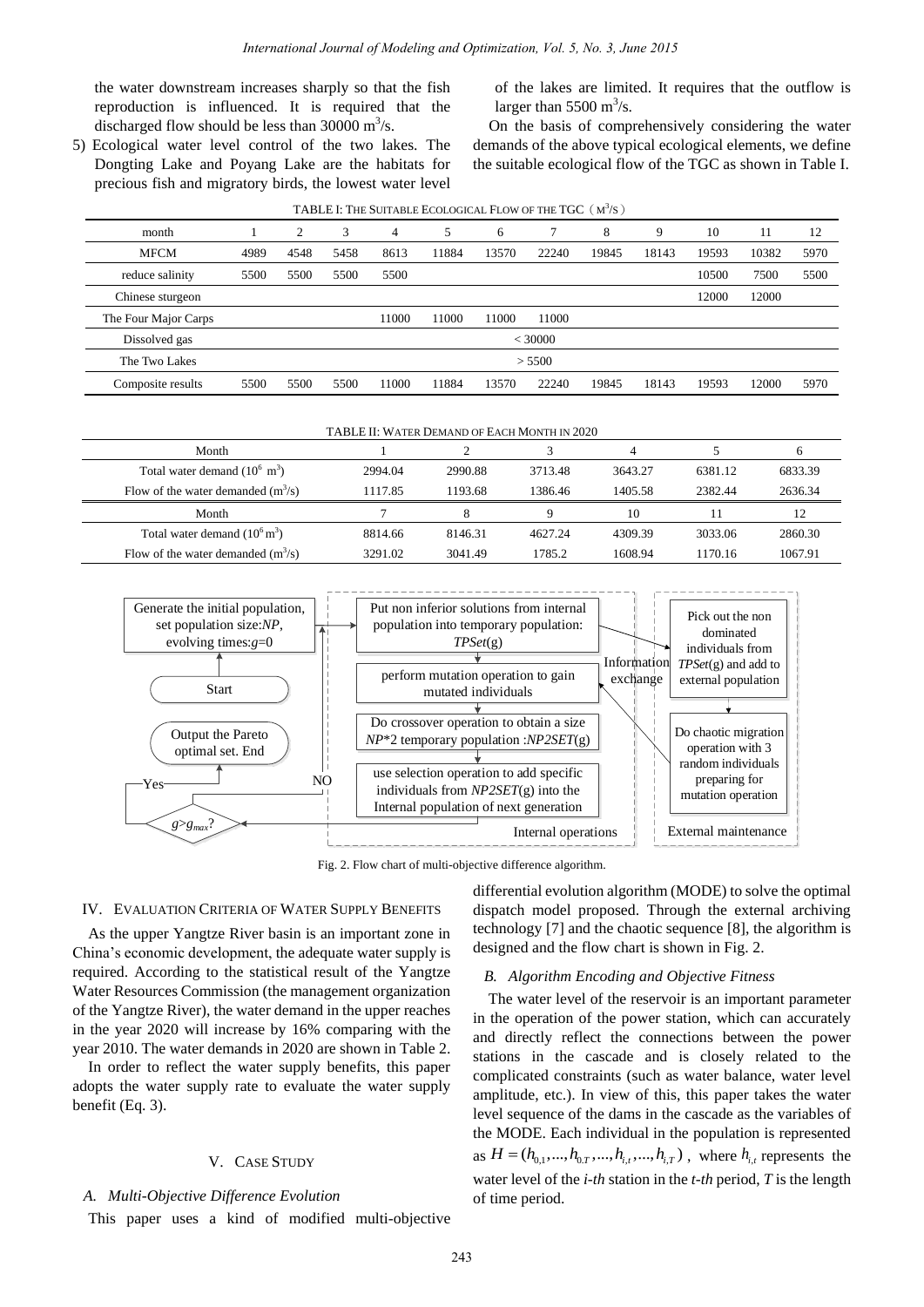In the multi-objective optimal dispatch, the fitness values are normalized respectively to reduce the error caused by different dimensions [\[9\]](#page-4-8), which is shown below:

$$
f(x) = \frac{x - X_{\min}}{X_{\max} - X_{\min}}
$$
 (9)

where  $X_{\text{max}}$  and  $X_{\text{min}}$  are respectively the minimum and maximum fitness values of solutions in the current population;  $x$  is the fitness value of the current solution;  $f(x)$  is the fitness value after the normalization.



Fig. 3. Pareto optimal set of 40% (a) and 60% (b) typical inflow.

#### *C. Results and Discussion*

Taking 40% and 60% of the inflow of the TGC as the input and dispersing the water supply rate from 0.9 to 1.1, this paper uses the EWSB-MODM and the MODE to simulate the dispatch operation in year 2020 which is divided into 12 periods (one month for each). The obtained Pareto optimal set about the total generated energy, ecological over-and-short water and water supply rate, as is shown in Fig. 3. The projections of Pareto optimal set in Fig. 3(a) is shown in Fig. 4. Table III shows detailed data of Fig. 3. This paper determines the following parameters in solving this case: the crossover probability factor *Cr*=0.4, mutation factor *F*=0.2, maximum iteration for the chaotic migration *kmax*=16, population size *Np*=120, external population size *Na*=60, evolution generations *GN*=1500.